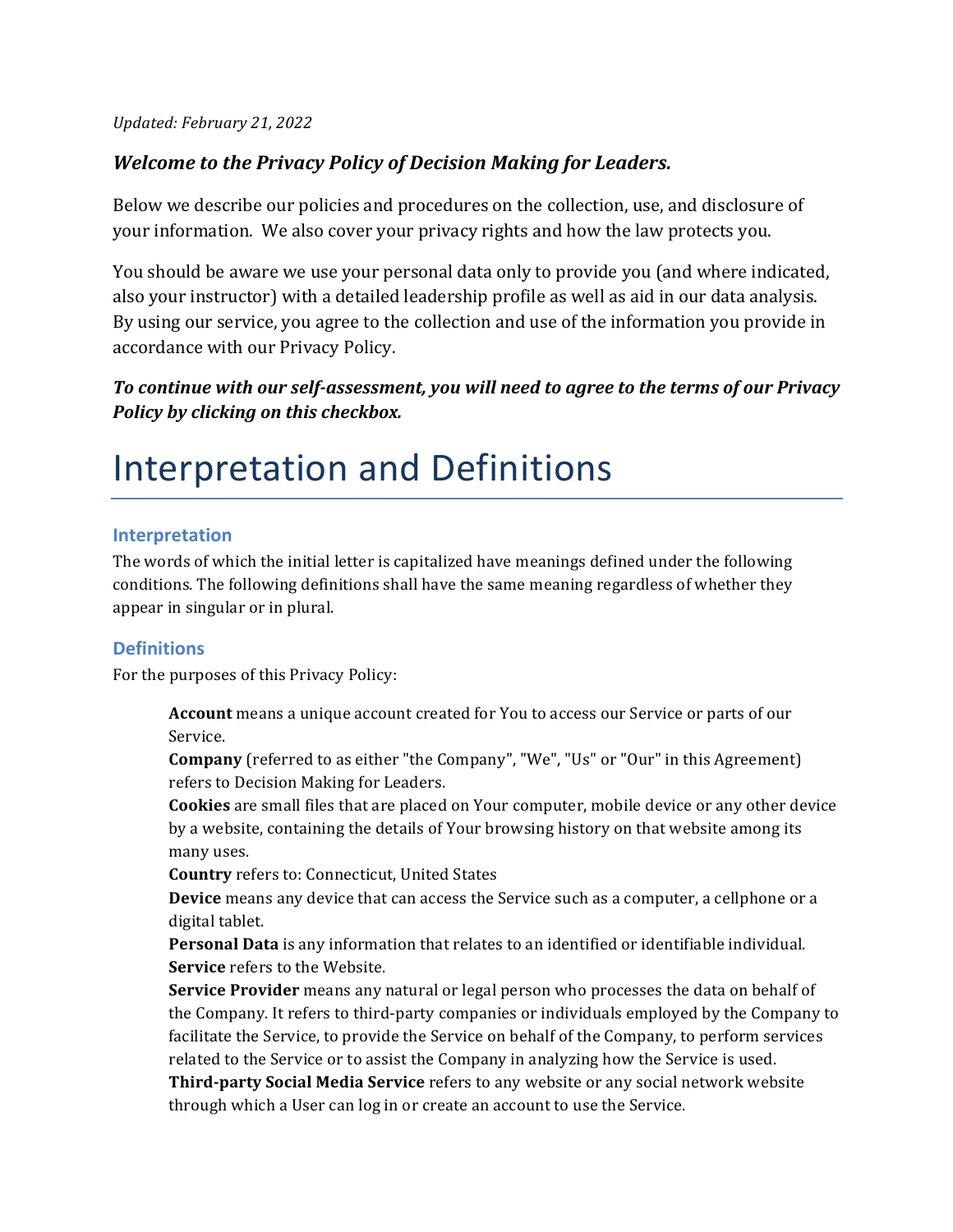**Usage Data** refers to data collected automatically, either generated by the use of the Service or from the Service infrastructure itself (for example, the duration of a page visit). **Website** refers to Decision Making for Leaders, accessible from https://decisionmakingforleaders.com

**You** means the individual accessing or using the Service, or the company, or other legal entity on behalf of which such individual is accessing or using the Service, as applicable.

# **Collecting and Using Your Personal Data**

# **Types of Data Collected**

### **Personal Data**

While using Our Service, We may ask You to provide Us with certain personally identifiable information that can be used to contact or identify You. Personally identifiable information may include:

Email address First name and last name Usage Data Optional demographic data (i.e. gender, age, nationality, industry, your company size/your level)

#### **Usage Data**

Usage Data is collected automatically when using the Service.

Usage Data may include information related to Your Device such as your public Internet Protocol address, User-Agent (e.g., your browser and its version, Operating System), the pages of our Service that You visit, the time and date of Your visit, the time spent on those pages, unique device identifiers and other diagnostic data.

We may also collect information that Your browser sends whenever You visit our Service or when You access the Service by or through a mobile device.

#### **Tracking Technologies and Cookies**

We use Cookies and similar tracking technologies to track the activity on Our Service and store certain information. Tracking technologies used are beacons, tags, and scripts to collect and track information and to improve and analyze Our Service. The technologies We use may include:

- **Cookies or Browser Cookies.** A cookie is a small file placed on Your Device. You can instruct Your browser to refuse all Cookies or to indicate when a Cookie is being sent. However, if You do not accept Cookies, You may not be able to use some parts of our Service. Unless you have adjusted Your browser setting so that it will refuse Cookies, our Service may use Cookies.
- Web Beacons. Certain sections of our Service and our emails may contain small electronic files known as web beacons (also referred to as clear gifs, pixel tags, and single-pixel gifs) that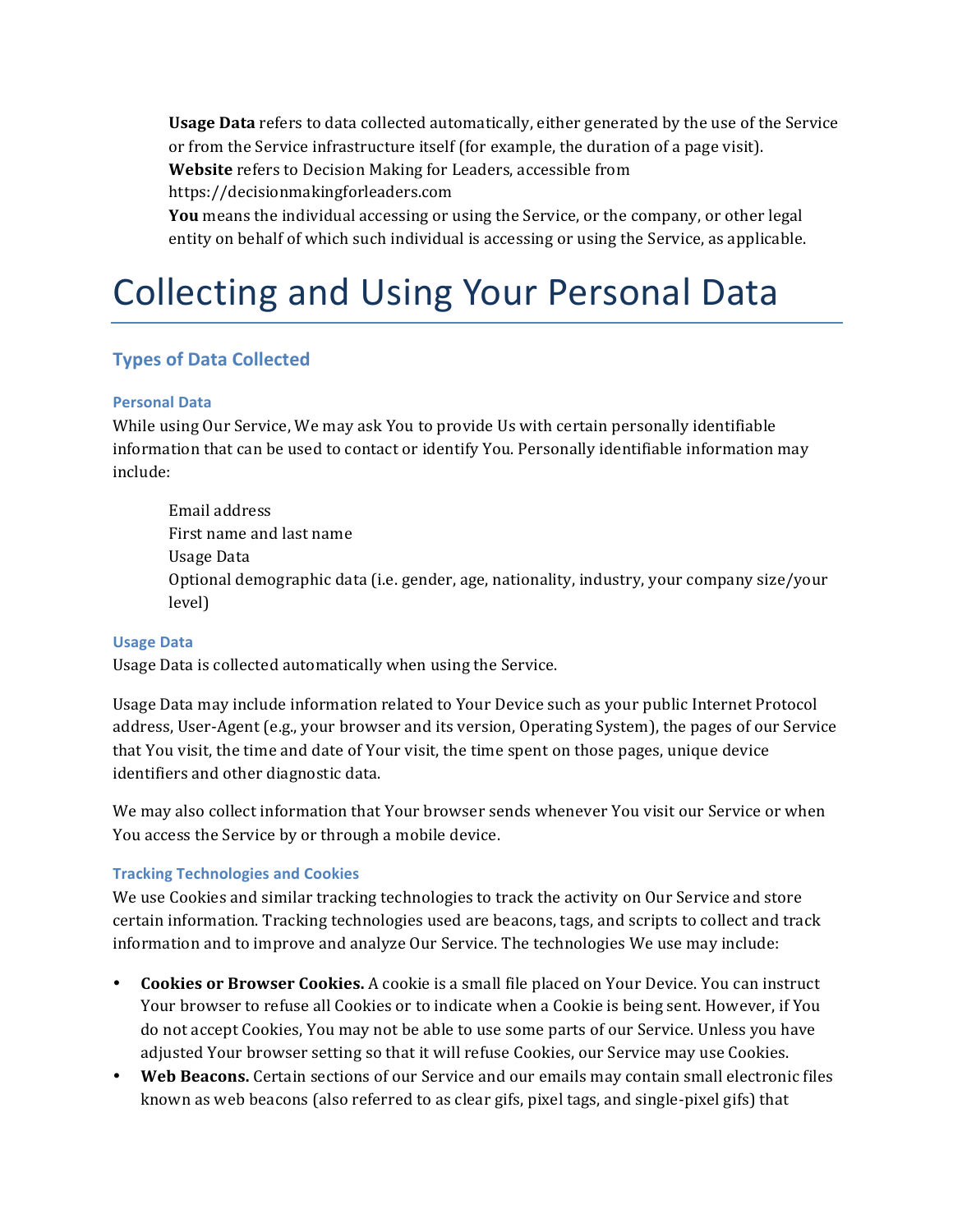permit the Company, for example, to count users who have visited those pages or opened an email and for other related website statistics (for example, recording the popularity of a certain section and verifying system and server integrity).

Cookies can be "Persistent" or "Session" Cookies. Persistent Cookies remain on Your personal computer or mobile device when You go offline, while Session Cookies are deleted as soon as You close Your web browser.

We use both Session and Persistent Cookies for the purposes set out below:

#### **Necessary / Essential Cookies**

Type: Session Cookies

Administered by: Us

Purpose: These Cookies are essential to provide You with services available through the Website and to enable You to use some of its features. They help to authenticate users and prevent fraudulent use of user accounts. Without these Cookies, the services that You have asked for cannot be provided, and We only use these Cookies to provide You with those services.

#### **Cookies Policy / Notice Acceptance Cookies**

Type: Persistent Cookies

Administered by: Us

Purpose: These Cookies identify if users have accepted the use of cookies on the Website.

#### **Functionality Cookies**

Type: Persistent Cookies

Administered by: Us

Purpose: These Cookies allow us to remember choices You make when You use the Website, such as remembering your login details or language preference. The purpose of these Cookies is to provide You with a more personal experience and to avoid You having to reenter your preferences every time You use the Website.

For more information about the cookies we use and your choices regarding cookies, please visit our Cookies Policy or the Cookies section of our Privacy Policy.

#### **Use of Your Personal Data**

The Company may use Personal Data for the following purposes:

**To provide and maintain our Service**, including to monitor the usage of our Service. **To manage Your Account:** to manage Your registration as a user of the Service. The Personal Data You provide can give You access to different functionalities of the Service that are available to You as a registered user.

**For the performance of a contract:** the development, compliance and undertaking of the purchase contract for the products, items or services You have purchased or of any other contract with Us through the Service.

**To contact You:** To contact You by email when necessary.

To manage Your requests: To attend and manage Your requests to Us.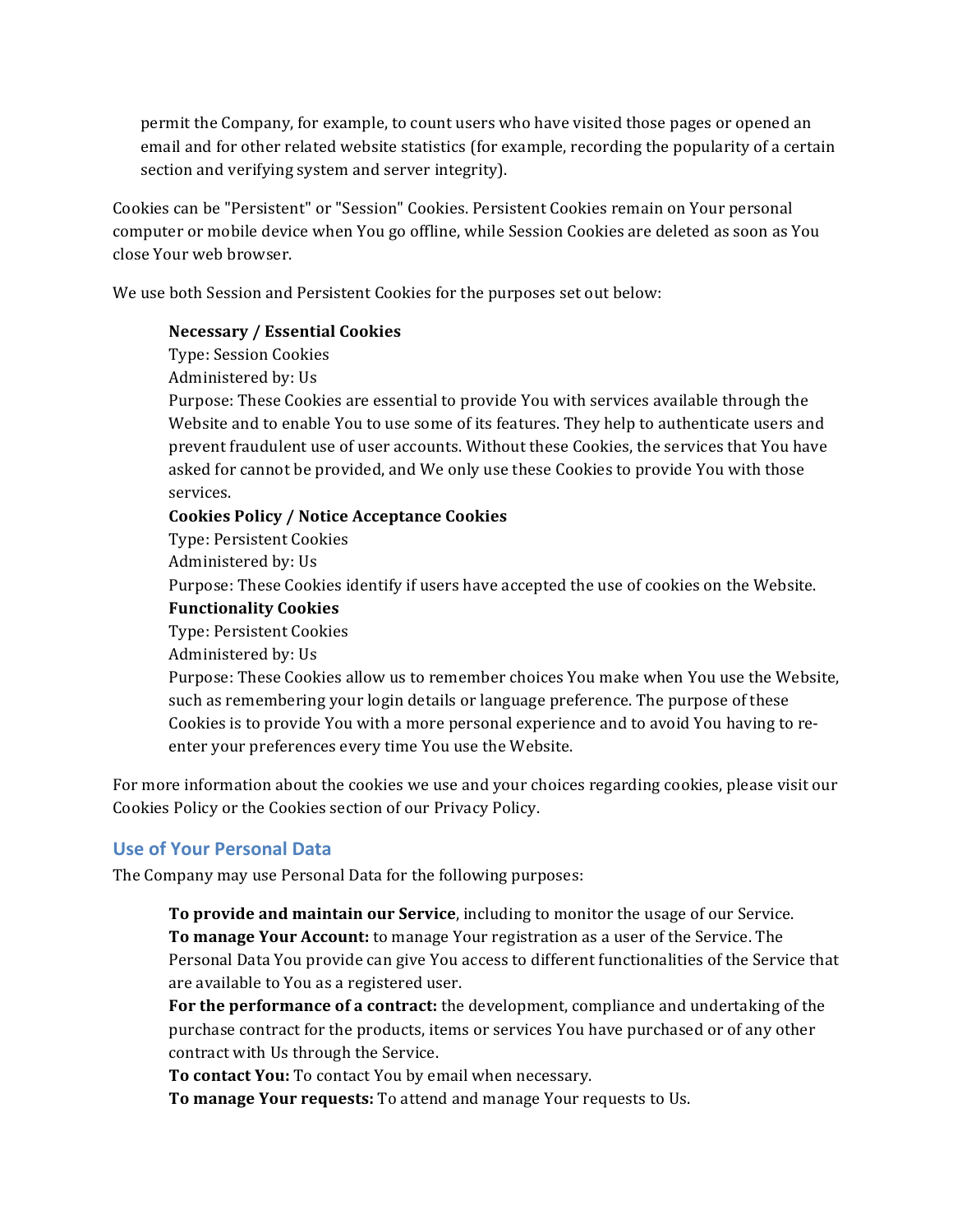**For business transfers:** We may use Your information to evaluate or conduct a merger, divestiture, restructuring, reorganization, dissolution, or other sale or transfer of some or all of Our assets, whether as a going concern or as part of bankruptcy, liquidation, or similar proceeding, in which Personal Data held by Us about our Service users is among the assets transferred.

**For other purposes**: We may use Your information for other purposes, such as data analysis, identifying usage trends, and to evaluate and improve our Service and your experience.

We may share Your personal information in the following situations:

- With your instructor: We do this to further your educational experience in obtaining a full understanding of the Vroom material and your leadership style.
- With business partners: We may share Your information with Our business partners in order to provide You with your in-depth leadership profile and additional educational materials by Professor Vroom which accompany that profile.
- With Service Providers: We may share Your personal information with Service Providers to monitor and analyze the use of our Service, to contact You.
- For business transfers: We may share or transfer Your personal information in connection with, or during negotiations of, any merger, sale of Company assets, financing, or acquisition of all or a portion of Our business to another company.
- With Affiliates: We may share Your information with Our affiliates, in which case we will require those affiliates to honor this Privacy Policy. Affiliates include Our parent company and any other subsidiaries, joint venture partners or other companies that We control or that are under common control with Us.
- With Your consent: We may disclose Your personal information for any other purpose, but only with Your consent.

## **Retention of Your Personal Data**

The Company will retain Your Personal Data only for as long as is necessary for the purposes set out in this Privacy Policy. We will retain and use Your Personal Data to the extent necessary to comply with our scientific research and comply with any legal obligations (for example, if we are required to retain your data to comply with applicable laws), resolve disputes, and enforce our legal agreements and policies.

The Company will also retain Usage Data for internal analysis purposes. Usage Data is generally retained for a shorter period of time, except when this data is used to strengthen the security or to improve the functionality of Our Service, or We are legally obligated to retain this data for longer time periods.

# **Transfer of Your Personal Data**

Your information, including Personal Data, is processed at the Company's operating offices and in any other places where the parties involved in the processing are located. It means that this information may be transferred to  $-$  and maintained on  $-$  computers located outside of Your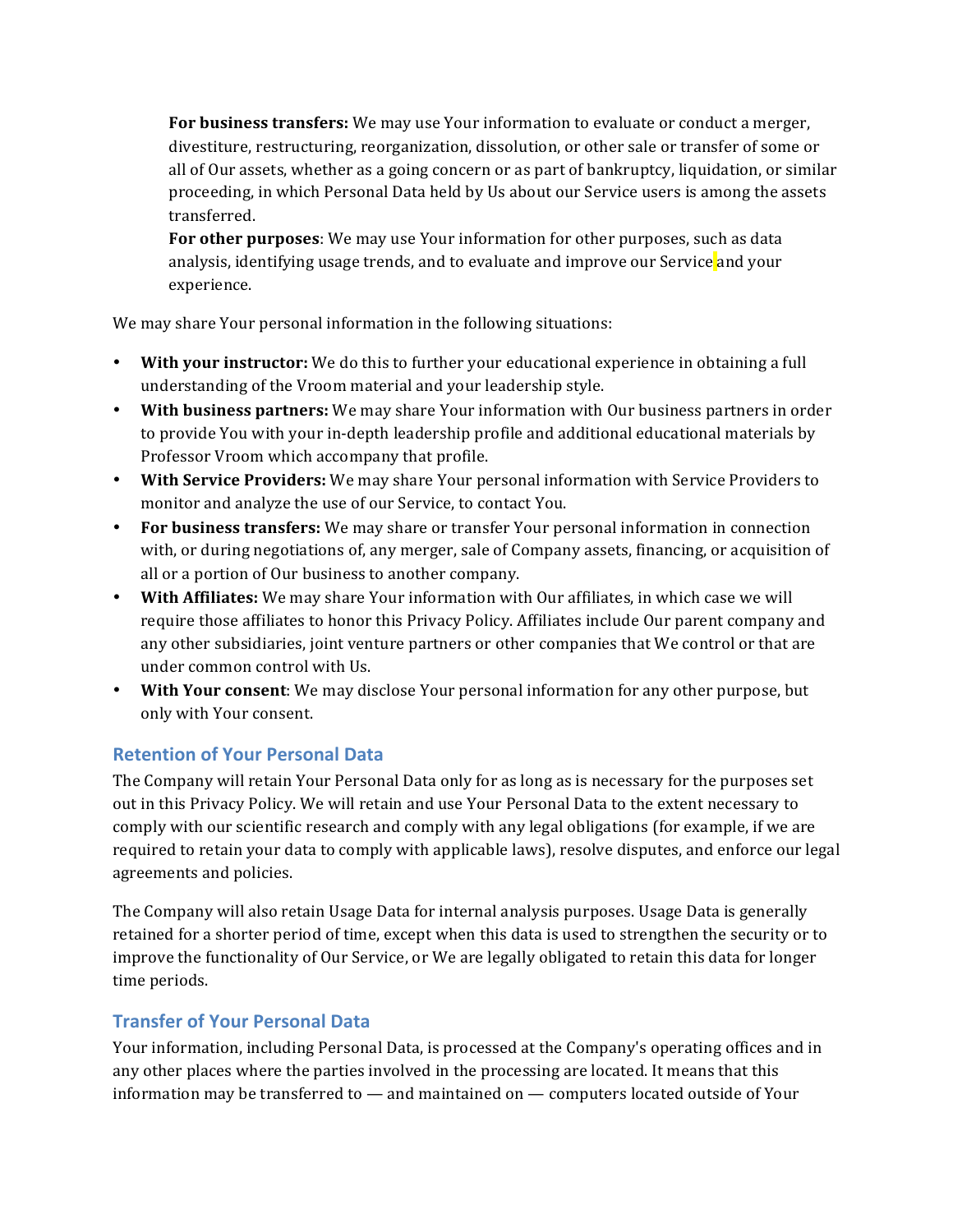state, province, country or other governmental jurisdiction where the data protection laws may differ than those from Your jurisdiction.

Your consent to this Privacy Policy followed by Your submission of such information represents Your agreement to that transfer.

The Company will take all steps reasonably necessary to ensure that Your data is treated securely and in accordance with this Privacy Policy and no transfer of Your Personal Data will take place to an organization or a country unless there are adequate controls in place including the security of Your data and other personal information.

## **Disclosure of Your Personal Data**

#### **Business Transactions**

If the Company is involved in a merger, acquisition or asset sale, Your Personal Data may be transferred. We will provide notice before Your Personal Data is transferred and becomes subject to a different Privacy Policy.

#### **Law enforcement**

Under certain circumstances, the Company may be required to disclose Your Personal Data if required to do so by law or in response to valid requests by public authorities (e.g. a court or a government agency).

#### **Other legal requirements**

The Company may disclose Your Personal Data in the good faith belief that such action is necessary to:

- Comply with a legal obligation
- Protect and defend the rights or property of the Company
- Prevent or investigate possible wrongdoing in connection with the Service
- Protect the personal safety of Users of the Service or the public
- Protect against legal liability

## **Security of Your Personal Data**

The security of Your Personal Data is important to Us, but remember that no method of transmission over the Internet, or method of electronic storage is 100% secure. While We strive to use commercially acceptable means to protect Your Personal Data, We cannot guarantee its absolute security.

# Children's Privacy

Our Service does not address anyone under the age of 18. We do not knowingly collect personally identifiable information from anyone under the age of 18. If You are a parent or guardian and You are aware that Your child has provided Us with Personal Data, please contact Us. If We become